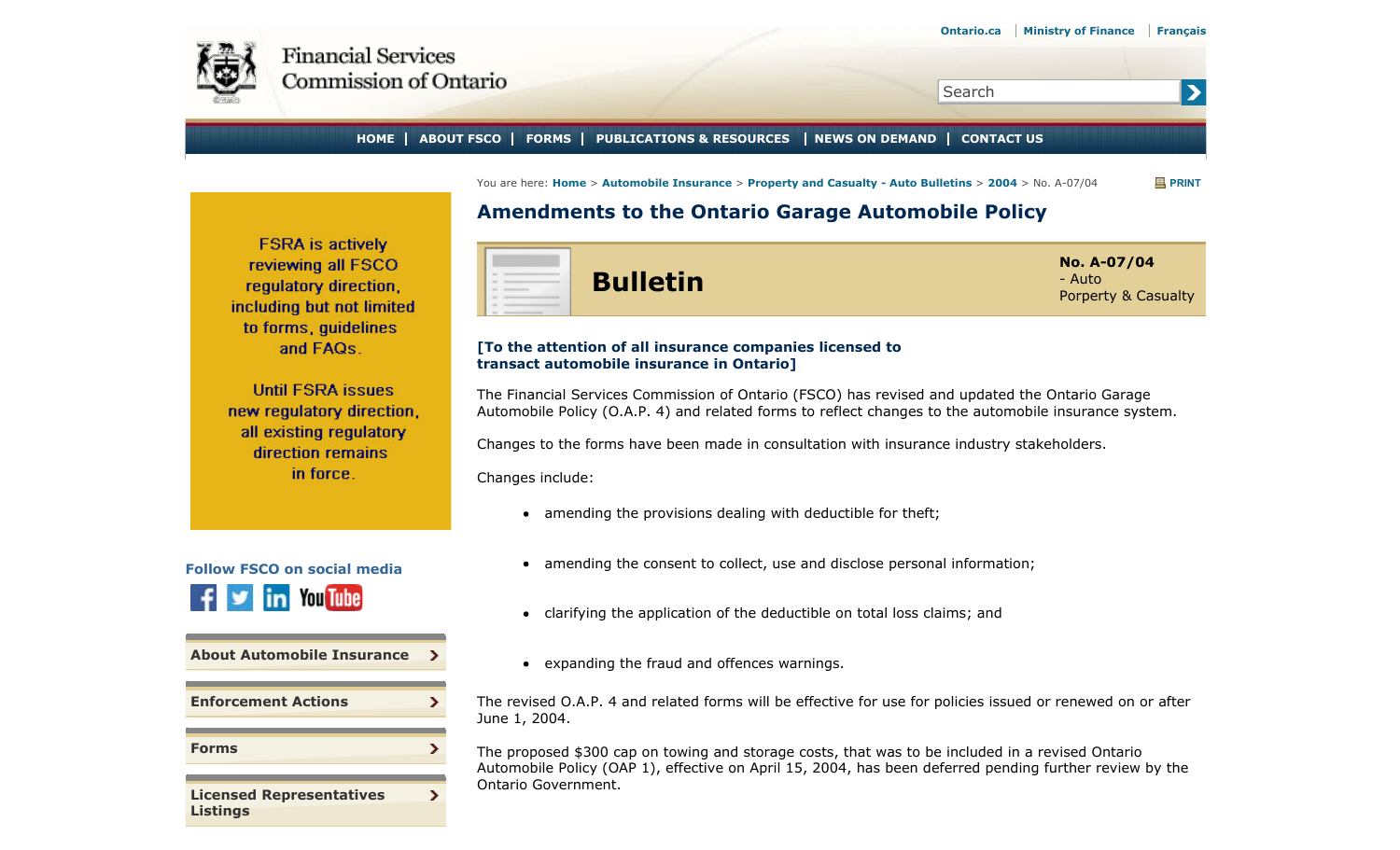

#### **Disruption Notice**

Please consult our **outage schedule** for more details.

## Ontario Garage Automobile Policy

The *Ontario Garage Automobile Policy (O.A.P. 4)* and related forms are the following:

Garage Policy

1. *O.A.P. 4 - Ontario Garage Automobile Policy*

Garage Automobile Policy Documents and Endorsements

2. *O.A.F. 4 - Ontario Application for Automobile Insurance Garage Form (O.A.F. 4)* 

- 3. *Certificate Certificate of Insurance Ontario Garage Automobile Policy (O.A.P. 4)*
- 4. *O.E.F. 74 Open Lot Theft Endorsement Owned Automobiles*
- 5. *O.E.F. 75 Open Lot Theft Endorsement Customers' Automobiles*
- 6. *O.E.F. 77 Liability for Comprehensive Damage to a Customer's Automobile Endorsement (including Open Lot Theft)*
- 7. *O.E.F. 79 Owned Automobiles Fire and Theft Deductible Endorsement*
- 8. *O.E.F. 80 Specified Owned Automobile Physical Damage Coverage*
- 9. *O.E.F. 82 Liability for Damage to Non-Owned Automobiles and Drive Other Automobiles - Named Persons Endorsement*
- 10. *10. O.E.F. 84 Owned Automobiles Agreed Limit for Automobile Electronic Accessories and Equipment*

11. *O.E.F. 86 - Customers' Automobiles - Fire & Theft Deductible Endorsement* 

The changes are based on consultations with insurance industry stakeholders, and consist primarily of wording changes needed to bring the policy into conformity with Bill 198 and various regulation changes.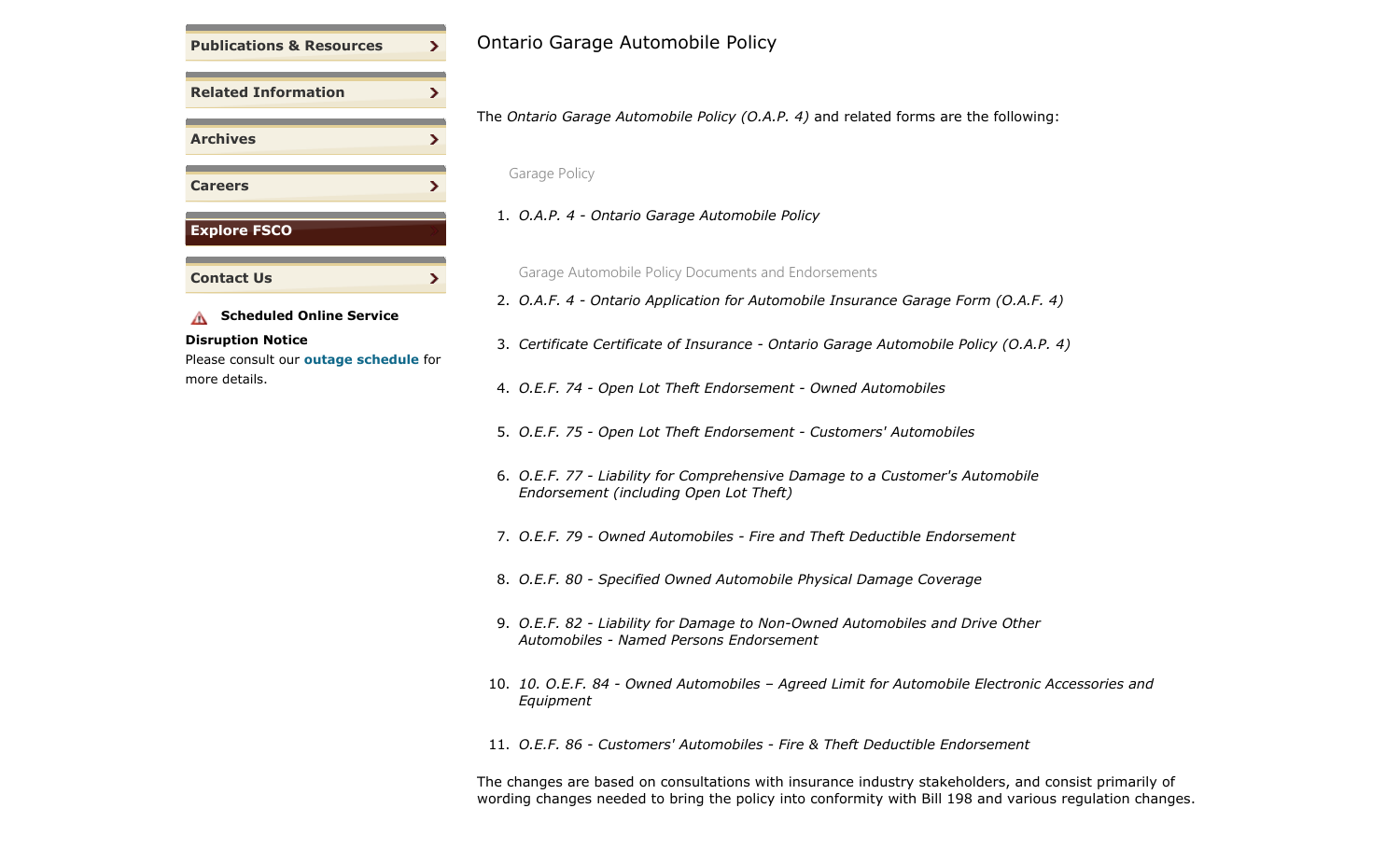#### Insurance Company Compliance with Privacy and Other Legislation

The revised O.A.F. 4 declaration sets out certain limited purposes, consistent with the Insurance Act, for which insurers may collect, use and disclose described information once the applicant's consent has been given by signing the O.A.F. 4.

However, insurers are reminded that use of an approved form does not, in and of itself, necessarily constitute compliance with all relevant legal requirements. It is the responsibility of all insurers to review their practices to ensure that they comply with all applicable legislation, including legislation (such as the federal *Personal Information Protection and Electronic Documents Act)* pertaining to privacy. Depending on their business practices, insurers may need to provide additional disclosure and obtain additional consents to collect, use and disclose information about their customers.

## Implementation

The revised forms will be effective for all policies issued or renewed on or after June 1, 2004.

## How to Obtain the Revised Forms

For your reference we are attaching a copy of the revised forms in English and French. You can also access the forms at FSCO's website at: **www.fsco.gov.on.ca**

If you have questions about the revised forms, please contact your rate analyst in the Automobile Insurance Division at FSCO.

Bryan P. Davies Chief Executive Officer and Superintendent of Financial Services March 31, 2004

Attachments (PDF):

- 1. **O.A.P. 4 Ontario Garage Automobile Policy**
- 2. **O.A.F. 4 Ontario Application for Automobile Insurance Garage Form (O.A.F.4)**
- 3. **Certificate Certificate of Insurance Ontario Garage Automobile Policy (O.A.P.4)**
- 4. **O.E.F. 74 Open Lot Theft Endorsement Owned Automobiles**
- 5. **O.E.F. 75 Open Lot Theft Endorsement Customers' Automobiles**
- 6. **O.E.F. 77 Liability for Comprehensive Damage to a Customer's Automobile Endorsement (including Open Lot Theft)**